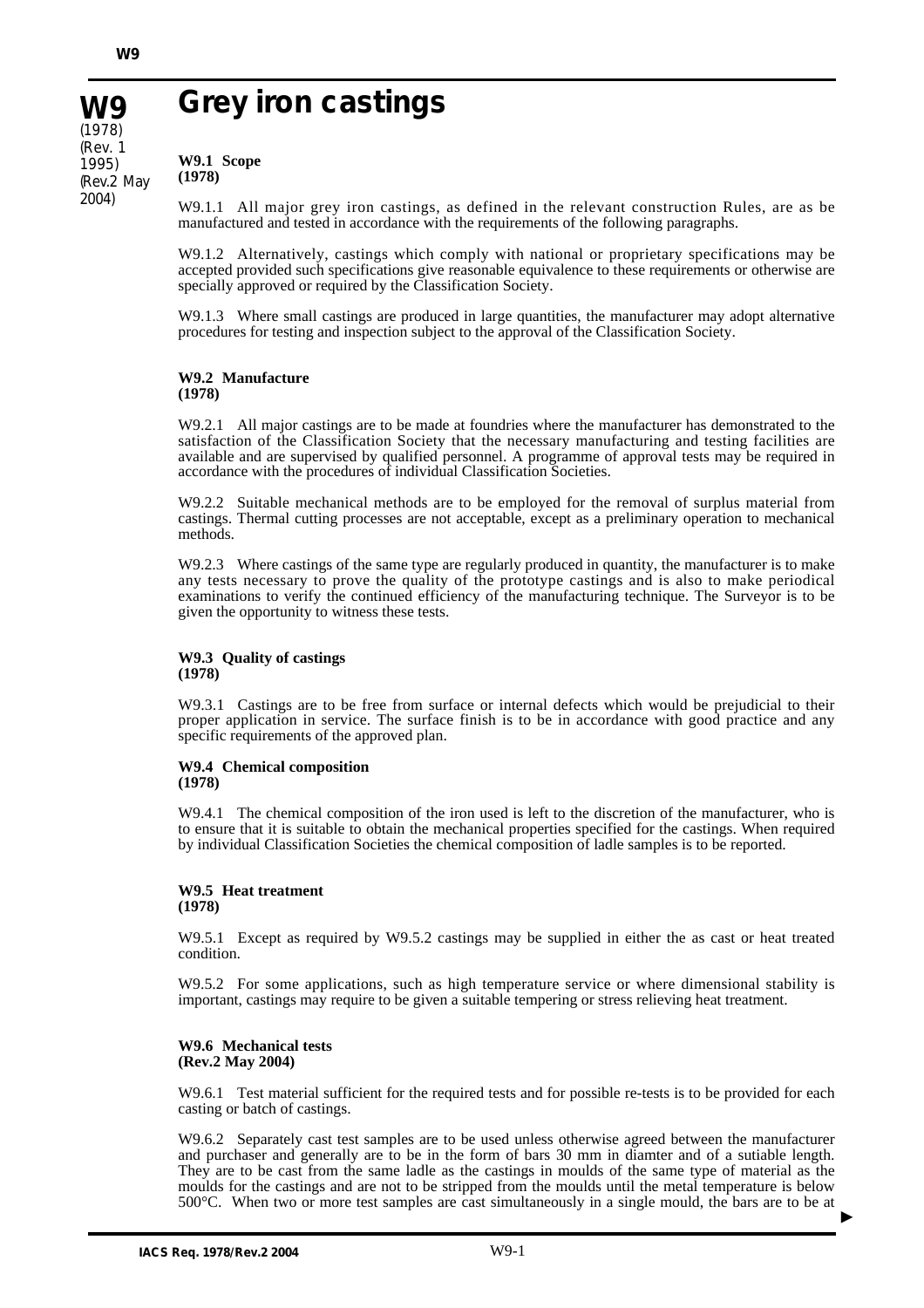

least 50 mm apart as given in Fig. 1.

W9.6.3 Integrally cast samples may be used when a casting is mor ethan 20 mm thick and its mass exceeds 200 Kg, subject to agreement between the manufacturer and the purchaser. The type and location of the sample are to be selected to provide approximately the same cooling conditions as for the casting it represents and also subject to agreement.

W9.6.4 With the exception of 9.6.7, at least one test sample is to be cast with each batch.

W9.6.5 With the exception of 9.6.6, a batch consists of the castings poured from a single ladle of metal, provided that they are all of similar type and dimensions. A batch should not normally exceed two tonnes of fettled castings and a single casting will constitute a batch is its mass is 2 tonnes or more.

W9.6.6 For continuous melting of the same grade of cast iron in large tonnages the mass of a batch may be increased to the output of 2 hours of pouring.

W9.6.7 If one grade of cast iron is melted in large quantities and if production is carefully monitored by systematic checking of the melting process, such as chill testing, chemical analysis or thermal analysis, test samples may be taken at longer intervals.

W9.6.8 All test samples are to be suitably marked to identify them with the castings which they represent.

W9.6.9 Where castings are supplied in the heat treated condition, the test samples are to be heat treated together with the castings which they represent. For cast-on-test samples the sample shall not be cut off from the casting until after the heat treatment.

W9.6.10 One tensile test specimen is to be prepared from each test sample and for 30mm diameter samples is to be machined to the dimensions given in W.2.4. Where test samples of other dimensions are specially required the tensile test specimens are to be machined to agreed dimensions.

W9.6.11 All tensile tests are to be carried out using test procedures in accordance with W2. Unless otherwise agreed all tests are to be carried out in the presence of the Surveyors.

#### **9.7 Mechanical Properties (Rev.2 May 2004)**

W9.7.1 Only the tensile strength is to be determined and the results obtained from tests are to comply with the minimum value specified for the castings being supplied. The value selected for the specified minimum tensile strength is to be not less than 200 N/mm<sup>2</sup> but subject to any additional requirements of the relevant construction Rules. The fractured surfaces of all tensile test specimens are to be granular and grey in appearance.

W9.7.2 Re-test requirements for tensile tests are to be in accordance with UR W2.

# **9.8 Inspection (1978)**

W9.8.1 All castings are to be cleaned and adequately prepared for examination. The surfaces are not to be hammered, peened or treated in any way which may obscure defects.

W9.8.2 Before acceptance, all castings are to be visually examined including, where applicable, the examination of internal surfaces. Unless otherwise agreed, the verification of dimensions is the responsibility of the manufacturer.

W9.8.3 Supplementary examination of castings by suitable nondestructive testing procedures is generally not required except in circumstances where there is reason to suspect the soundness of the casting.

W9.8.4 When required by the relevant construction Rules, castings are to be pressure tested before final acceptance.

W9.8.5 In the event of any casting proving defective during subsequent machining or testing it is to be rejected notwithstanding any previous certification.

## **W9.9 Rectification of defective castings (1978)**

W9.9.1 At the discretion of the Surveyor, small surface blemishes may be removed by local grinding.

W9.9.2 Subject to the prior approval of the Surveyor, castings containing local porosity may be rectified by impregnation with a suitable plastic filler, provided that the extent of the porosity is such that it does not adversely affect the strength of the casting. ▲